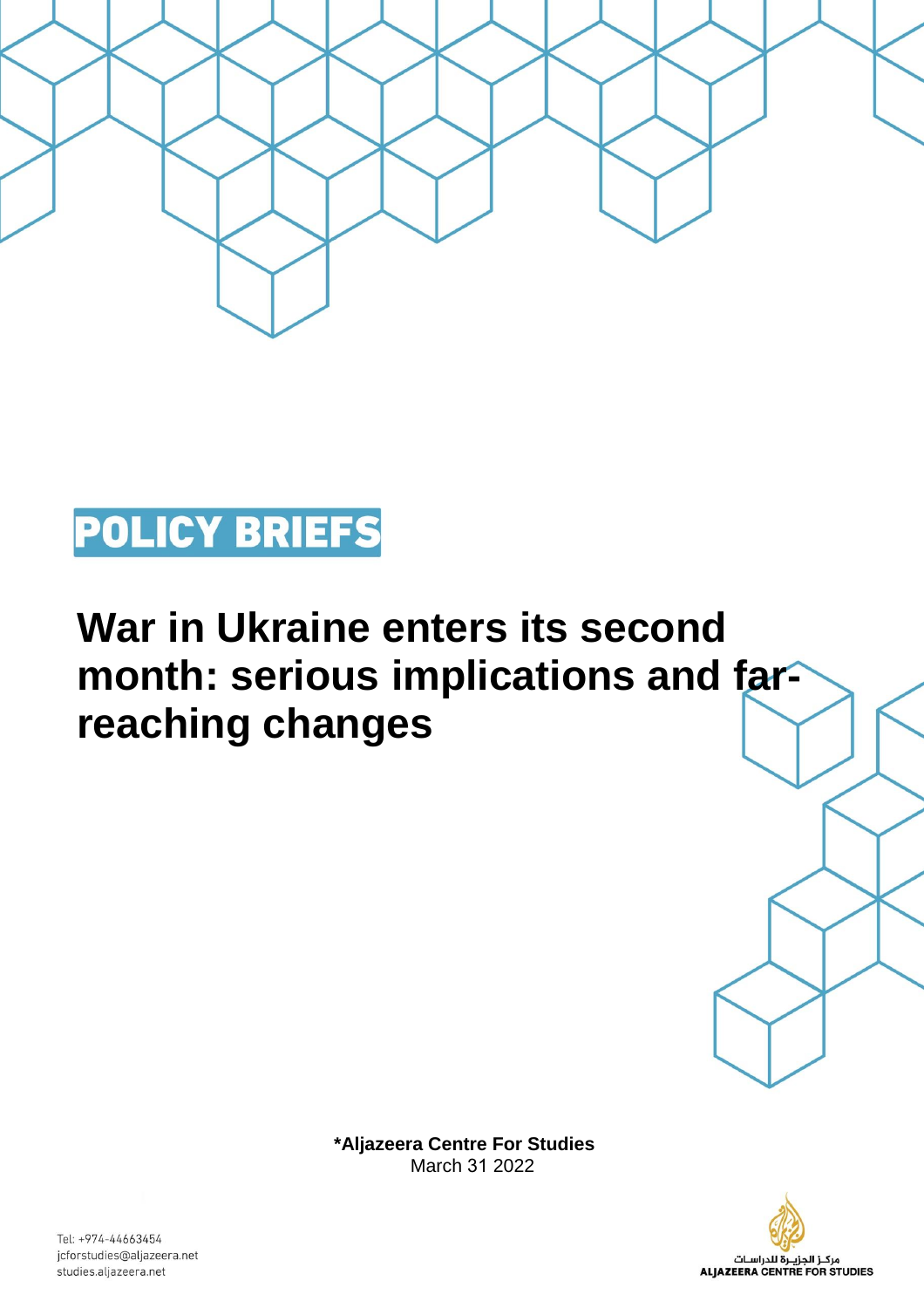

**Increased Western assistance to Ukraine and the latter's ability to inflict casualties on the Russian side emboldened Ukraine's leaders, making them less willing to make concessions. [Reuters]**

As the Russian war on Ukraine entered its second month on 26 March 2022, it became clear that the military operation is not proceeding as anticipated, despite statements to the contrary by Russian President Vladimir Putin. Russia's early demands for total Ukrainian capitulation suggest that Moscow imagined it could rapidly destroy Ukrainian military capabilities and seize enough of the country that Ukrainian political will would collapse and the country's leadership would agree to Russian terms. In turn, the West would be forced to accept the new reality. This assessment is backed up by US intelligence reports as well as events on the ground. Indeed, Russia's much discussed logistical problems may be less attributable to dysfunction in its military establishment than to the belief that its objectives would be achieved in a matter of days, making long-term logistics planning unnecessary.

But this war plan collapsed upon engagement. Putin especially seems to have misjudged the capabilities of the Russian military as well as Ukrainian public opinion, the magnitude of resistance Russia would face, and the cohesion of the Ukrainian military. Moscow similarly misjudged the Western response. Instead of splitting Europe, the Russian invasion united it, setting off a new wave of armament across the continent and crippling sanctions on Russia, and triggering substantial Western military assistance to Ukraine.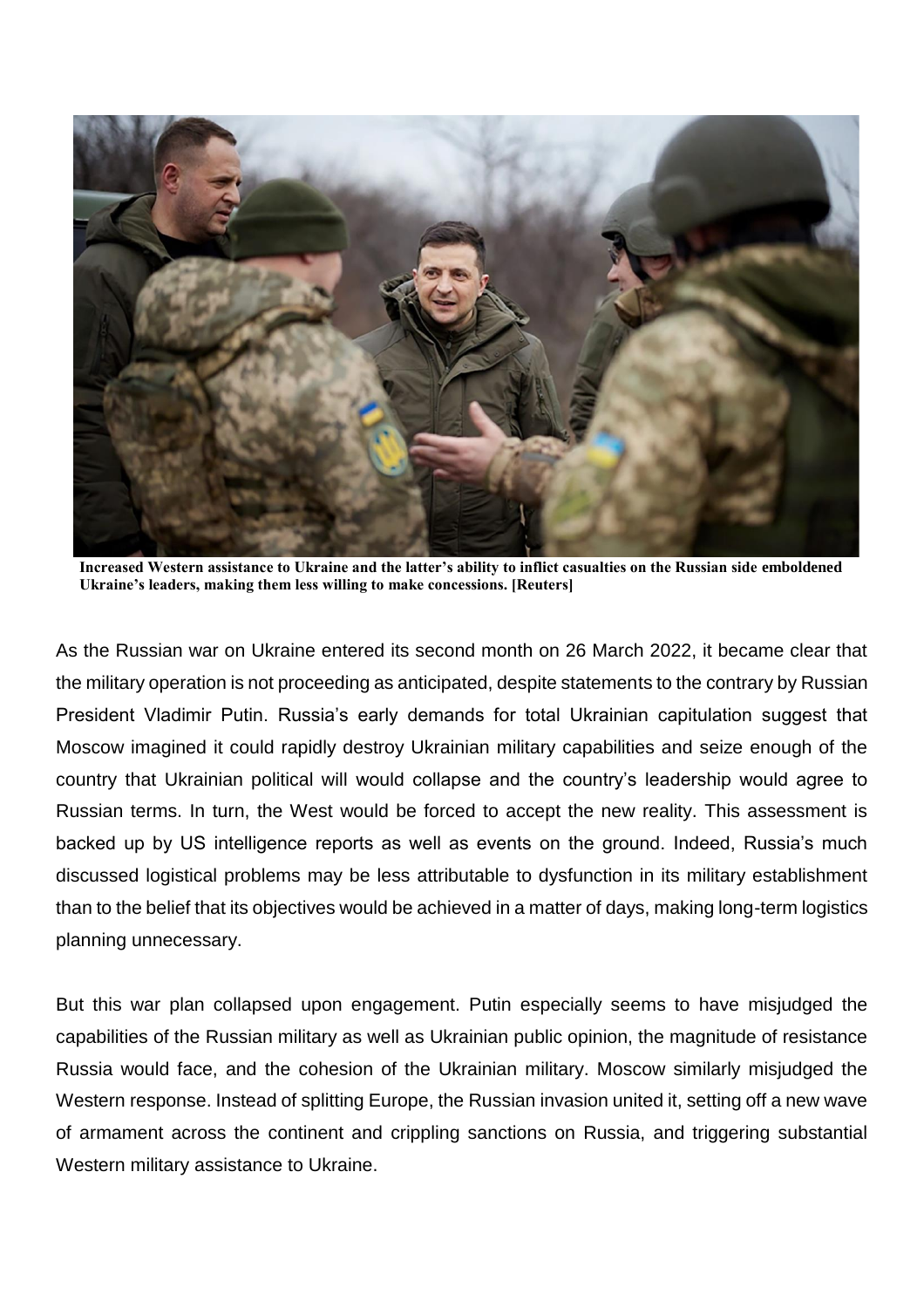If this much is clear, the Russian leadership's objectives from the war and the prospects for talks to end it are more obscure. While a negotiated agreement between Russia and Ukraine appeared to be taking shape in the third week of the war, the last week brought a noticeable shift as both parties' stances were increasingly influenced by the unfolding situation on the ground. Increased Western assistance to Ukraine and the latter's ability to inflict casualties on the Russian side emboldened Ukraine's leaders, making them less willing to make concessions. The Russian position hardened as well, perhaps calculating that more military pressure should be brought to bear to persuade Ukrainian leaders that they were waging a losing battle.

Insofar as Moscow is already facing what it perceives to be an all-out economic war and a Western proxy war in Ukraine, it no longer has anything to lose and must press ahead to achieve enough to declare victory, regardless of its own military losses and the destruction wrought on Ukraine's cities. Unable to take the whole country, it may attempt to partition Ukraine, setting up two zones of influence, one Western and the other Russian, controlling the east and south.

The far-reaching impact of Russia's invasion is already clear in many respects, though some outcomes remain uncertain. Certainly, the US has achieved its basic goal of severing Russia from Europe and rallying the latter around a long confrontation with Moscow. Considering the magnitude of the Western response, Russia is now much less likely to move on to Poland or a Baltic state.

The sanctions package imposed on Russia will be an enormous economic, fiscal and developmental burden on the Russian state and people alike. But regardless of the outcome or cost of the war, Russia will likely emerge more determined to preserve its status and role as major power. Russia remains a resource-rich, nuclear state, and the war is not taking place on its territory. Barring a radical policy reversal, Russia seems compelled to pursue polarisation and seek to expand its alliances in Europe, if possible, as well as in Asia, Africa and Latin America.

In the next one to three years, the international order will likely be a trilateral one: a US-led Western camp with substantial military, economic and cultural weight; a Russian bloc including former Central Asian Soviet states, Belarus and various Third-World countries; and a Chinese bloc focused more on economic relations than military and political alliances. Second-tier powers—India, Turkey and perhaps Iran—will try to maintain balanced relations with all blocs, but oil producing states will be sites of keen competition between these three poles.

The full implications of a newly militarised Germany and China's position are not wholly clear. Certainly, China sympathises with Russia, but it wants to avoid Western sanctions or any downward pressure on economic growth. This does not preclude a Russian-Chinese rapprochement in the